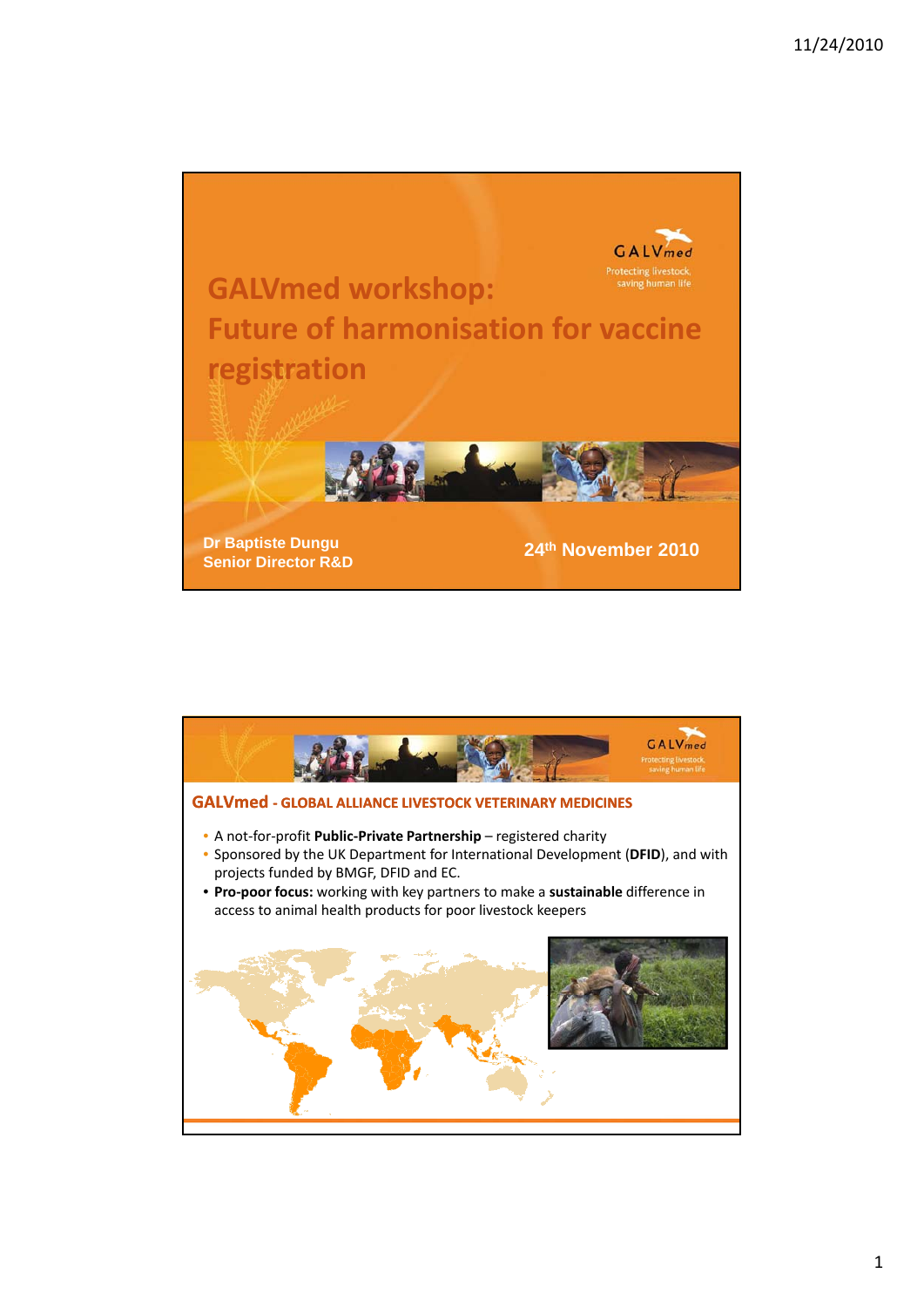

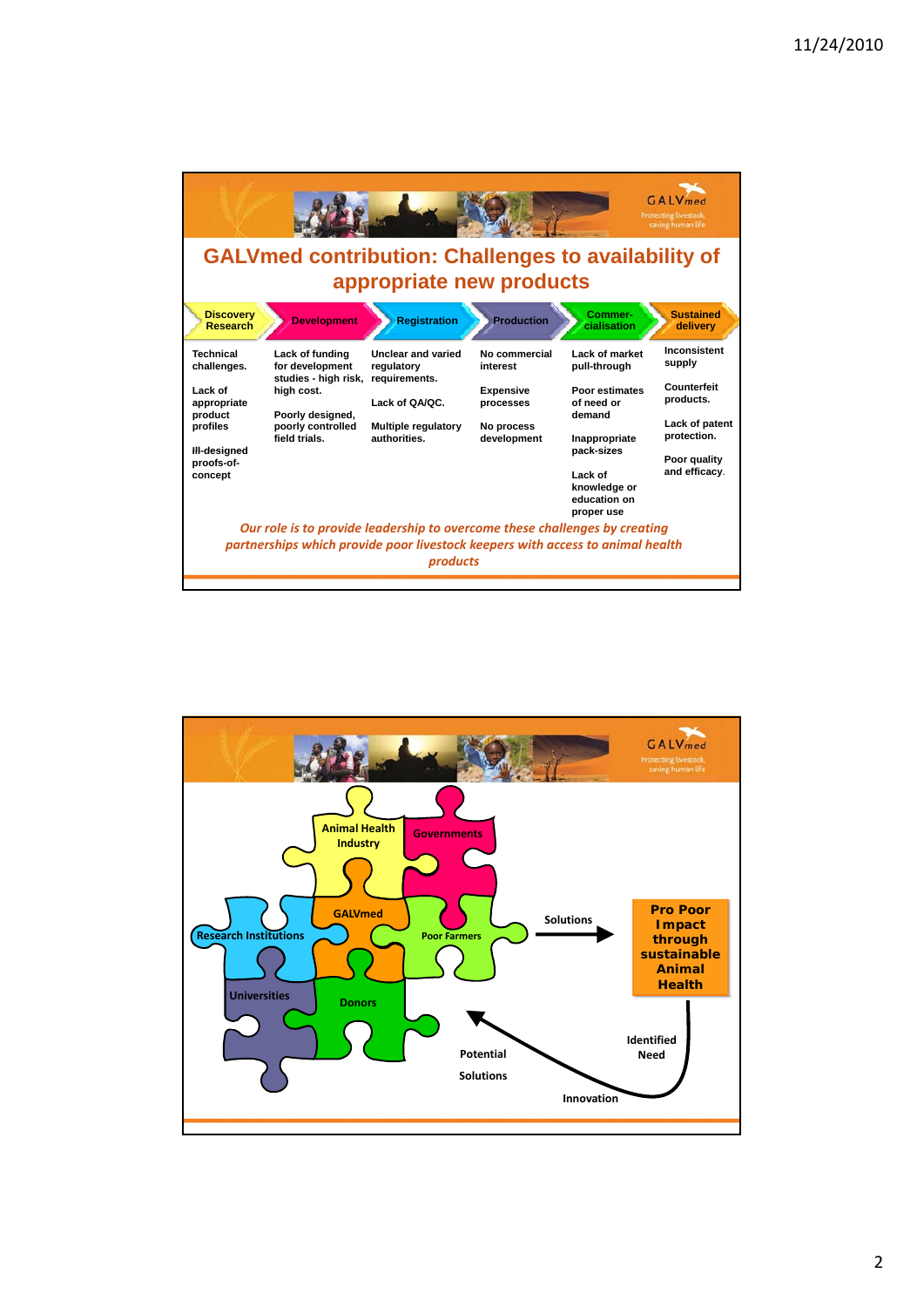

| <b>BMGF/DFID Project</b>                         | <b>EC/AU-IBAR Project</b>         | <b>Pro-poor Technology</b><br><b>Platforms</b> |  |
|--------------------------------------------------|-----------------------------------|------------------------------------------------|--|
| <b>1- Regulatory Process</b>                     | Process focused on                | <b>Related to the other</b>                    |  |
| 2- Rift Valley Fever                             | capacity building for at          | projects                                       |  |
| <b>3- East Coast Fever</b>                       | least 6 African labs,             | -Thermostability                               |  |
| 4- Porcine cysticercosis<br>5- Newcastle disease | related to vaccines for:<br>-CBPP | -Single dose<br>-Needless application          |  |
| 6- Intellectual Property                         | -CCPP                             |                                                |  |
|                                                  | $-PPR$                            |                                                |  |
|                                                  | $-ND$                             |                                                |  |
| 7- Contagious bovine                             |                                   |                                                |  |
| pleuropneumonia                                  |                                   |                                                |  |
| 8- Contagious caprine                            |                                   |                                                |  |
| pleuropneumonia                                  |                                   |                                                |  |
| 9- Peste des petits                              |                                   |                                                |  |
|                                                  |                                   |                                                |  |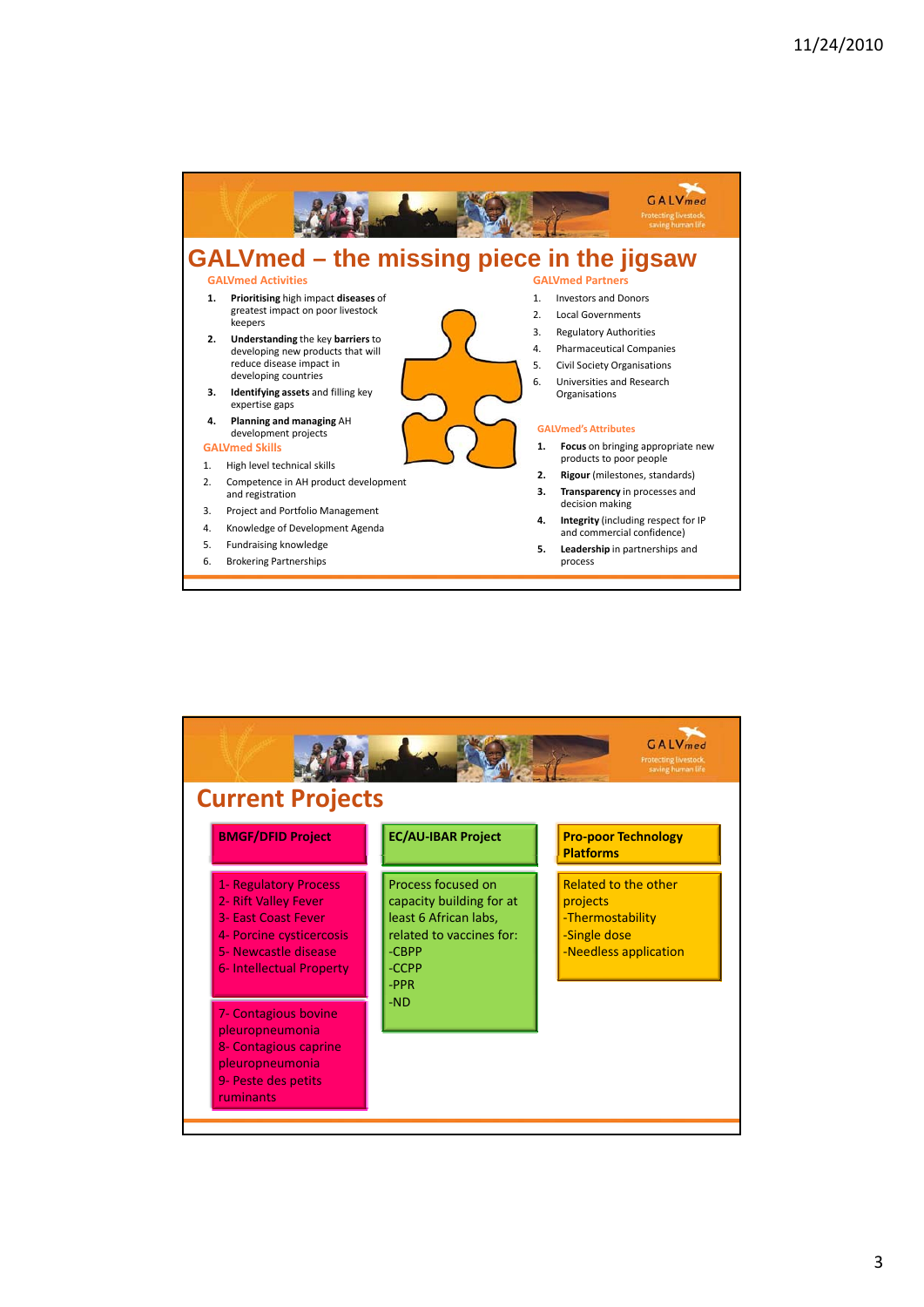

| Project    | Exploratory                               | Proof of<br>Concept     | Development                     | Registration                  | Commercial-<br>isation |
|------------|-------------------------------------------|-------------------------|---------------------------------|-------------------------------|------------------------|
| <b>ECF</b> | Muguga vaccine                            |                         | <b>Dossier</b><br>completed     | 3 countries                   | In progress            |
| ND         | Thermostable I-2<br>Vaccine               |                         |                                 | Generating<br>data            | <b>Early stages</b>    |
| <b>ND</b>  | Thermostable D-58<br>freeze-dried vaccine |                         |                                 | <b>Partially done</b>         |                        |
| <b>ND</b>  | Thermostable D-58<br>pelletised           |                         | <b>Reformulation</b><br>studies |                               |                        |
| РC         | <b>TSOL 18 vaccine</b>                    | Experimental<br>vaccine | Planned                         |                               |                        |
| РC         | <b>Medication</b>                         |                         | In progress                     |                               |                        |
| RVF        | Recombinant<br>multivalent RVF-LSD        | In progress             |                                 |                               |                        |
| <b>RVF</b> | <b>Combination RVF-</b><br><b>LSD</b>     |                         |                                 | <b>Registration</b><br>trials |                        |
| <b>RVF</b> | Monovalent RVF C13                        |                         |                                 |                               | Vaccine bank           |
| <b>RVF</b> | <b>Penside Diagnostic</b><br>assay        |                         |                                 |                               |                        |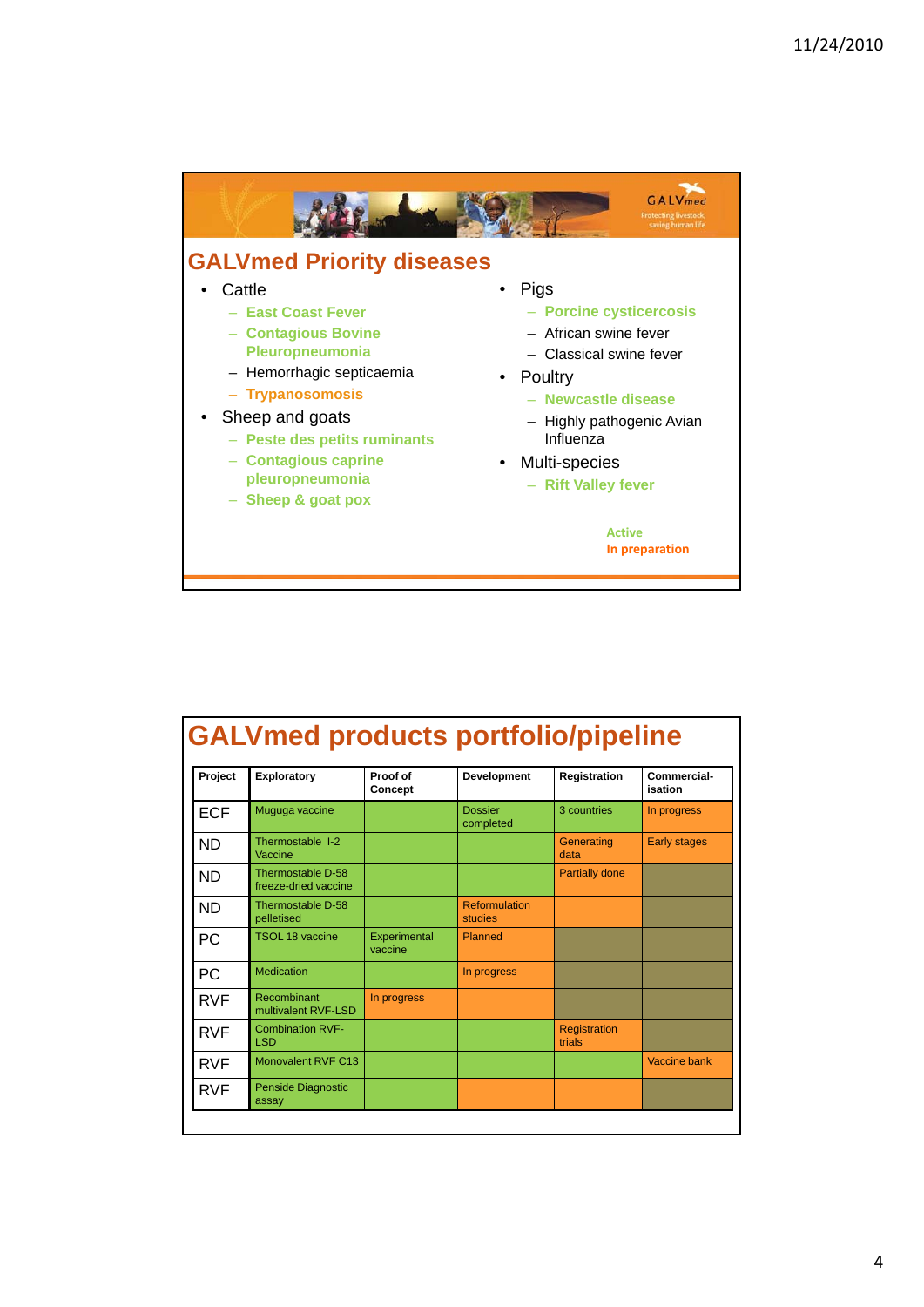

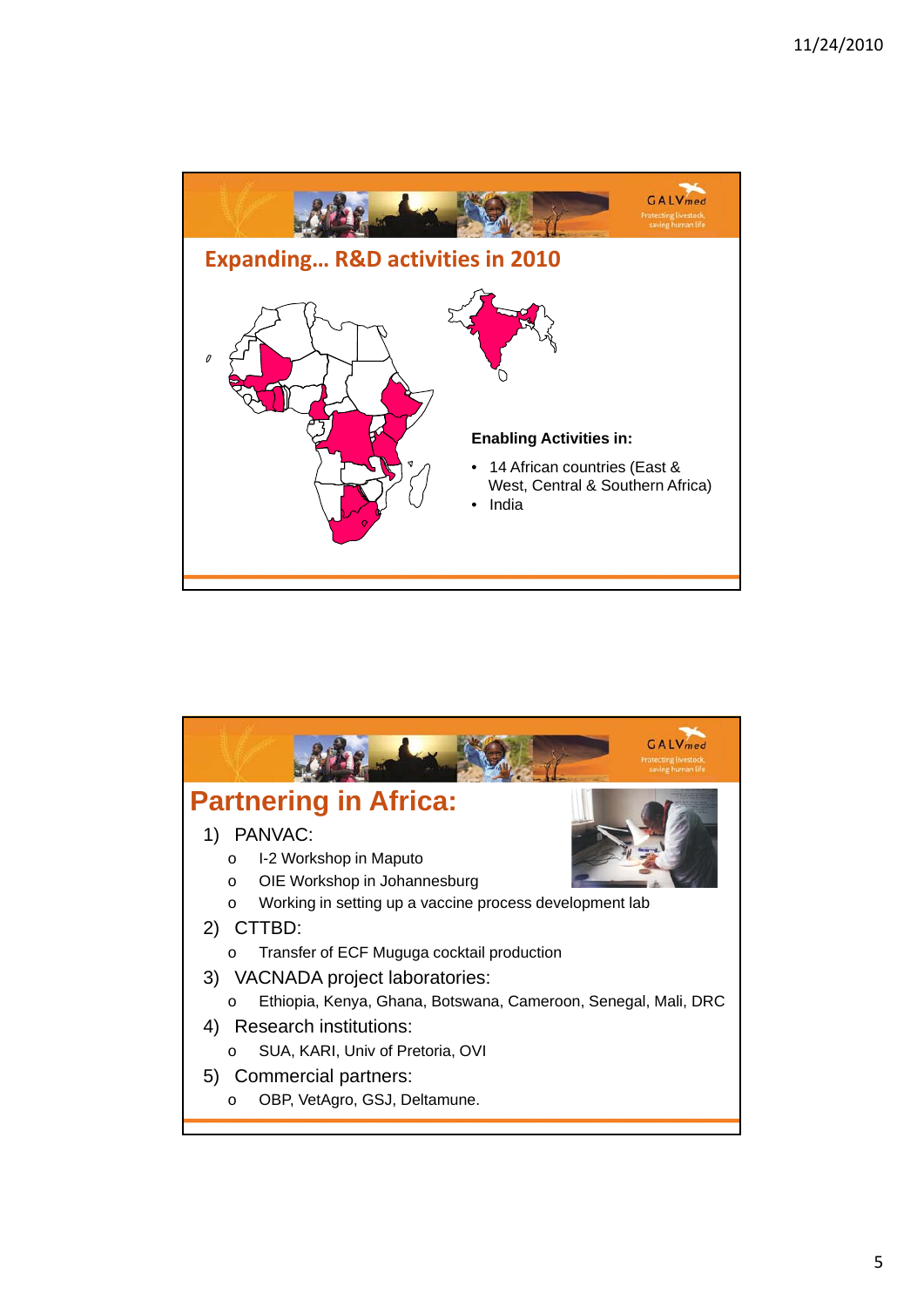

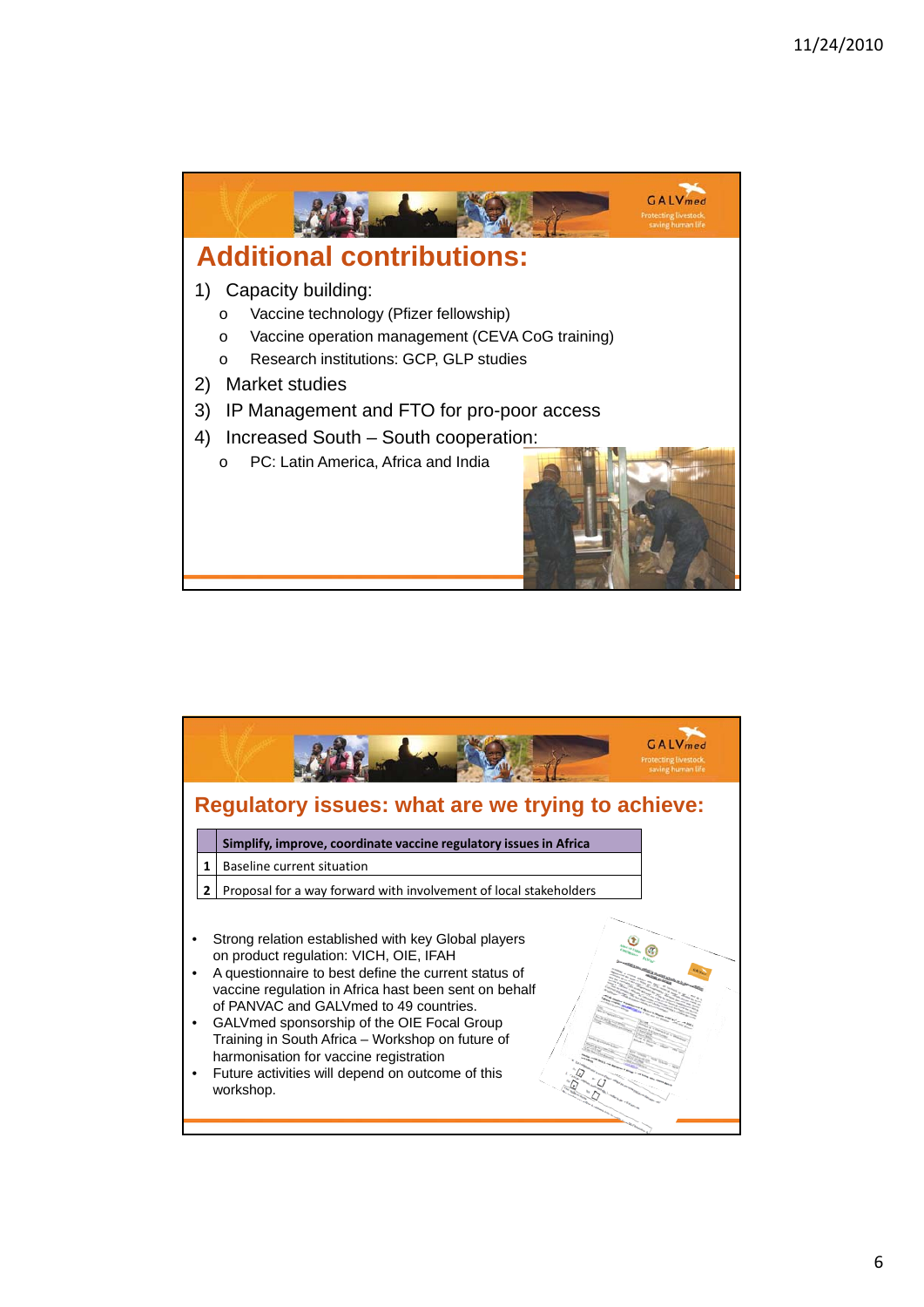